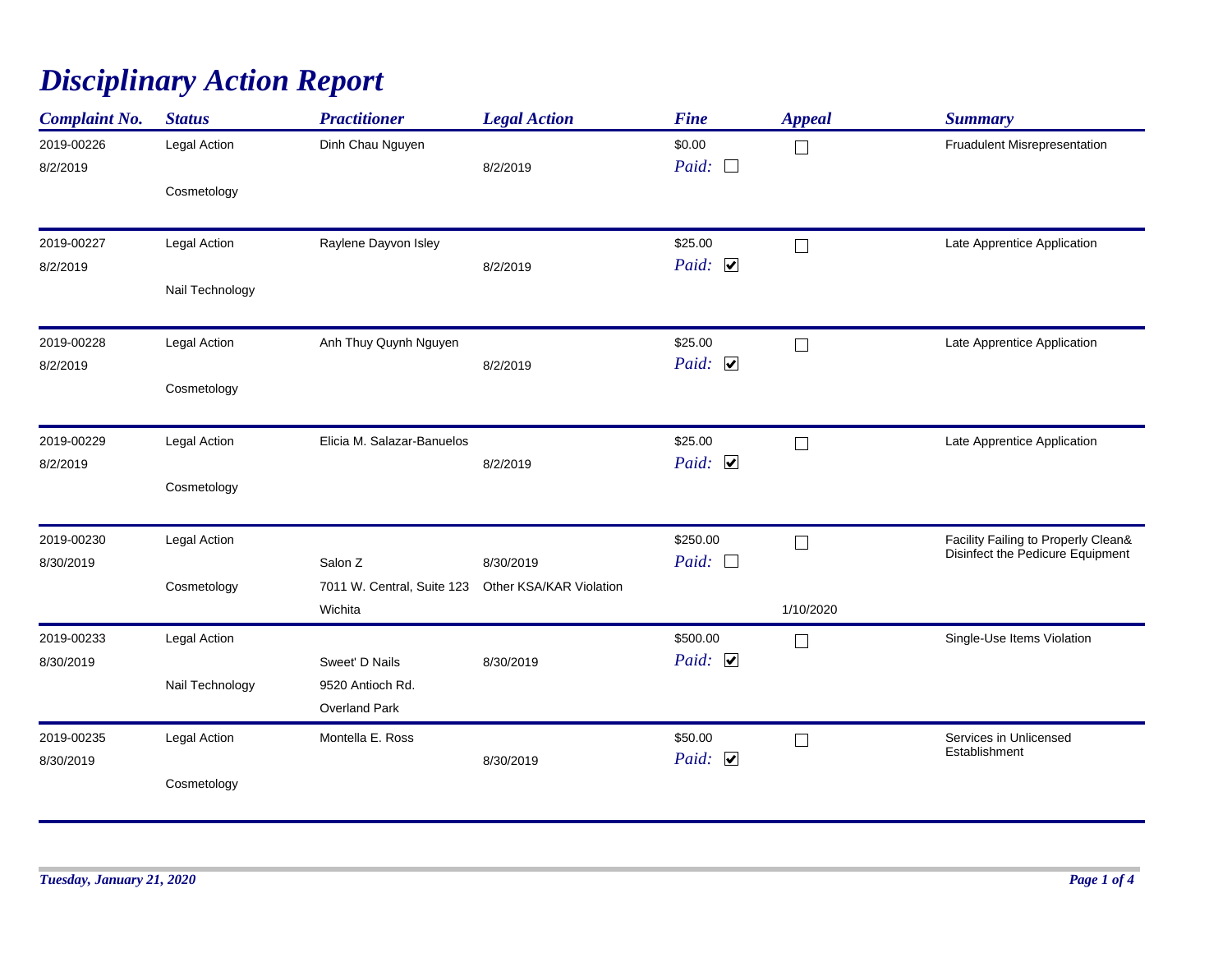| <b>Complaint No.</b> | <b>Status</b> | Practitioner            | <b>Legal Action</b> | <b>Fine</b> | Appeal | Summary                           |
|----------------------|---------------|-------------------------|---------------------|-------------|--------|-----------------------------------|
| 2019-00237           | Legal Action  |                         |                     | \$450.00    |        | Pedicure Equipment Violation & No |
| 8/30/2019            |               | Rhapsody Salon & Supply | 8/30/2019           | Paid:       |        | Disinfectant                      |
|                      | Cosmetology   | 2400 West Pawnee #106   |                     |             |        |                                   |
|                      |               | Wichita                 |                     |             |        |                                   |

| 2019-00239 | Legal Action |                                      |           | \$500.00              |        | Single-Use Items             |
|------------|--------------|--------------------------------------|-----------|-----------------------|--------|------------------------------|
| 8/30/2019  |              | <b>Main Attraction</b>               | 8/30/2019 | Paid: $\triangledown$ |        |                              |
|            | Cosmetology  | 413 South Main                       |           |                       |        |                              |
|            |              | Ottawa                               |           |                       |        |                              |
| 2019-00240 | Legal Action |                                      |           | \$400.00              |        | Single-Use Items             |
| 8/30/2019  |              | Polished                             | 8/30/2019 | Paid: $\Box$          |        |                              |
|            | Cosmetology  | 808 West 24th                        |           |                       |        |                              |
|            |              | Lawrence                             |           |                       |        |                              |
| 2019-00241 | Legal Action |                                      |           | \$500.00              | $\Box$ | Single-Use Items             |
| 8/30/2019  |              | Salon Z                              | 8/30/2019 | Paid: $\triangledown$ |        |                              |
|            | Cosmetology  | 14471 Metcalf Ave.                   |           |                       |        |                              |
|            |              | <b>Overland Park</b>                 |           |                       |        |                              |
| 2019-00242 | Legal Action |                                      |           | \$200.00              |        | Single-Use Items Violation   |
| 8/30/2019  |              | Hair FX                              | 8/30/2019 | Paid: $\Box$          |        |                              |
|            | Cosmetology  | 217 South Mill                       |           |                       |        |                              |
|            |              | Beloit                               |           |                       |        |                              |
| 2019-00243 | Legal Action |                                      |           | \$500.00              | П      | Pedicure Equipment Violation |
| 8/30/2019  |              | Signature Salon & Spa, LLC 8/30/2019 |           | Paid: $\Box$          |        |                              |
|            | Cosmetology  | 919 Main St.                         |           |                       |        |                              |
|            |              | <b>Great Bend</b>                    |           |                       |        |                              |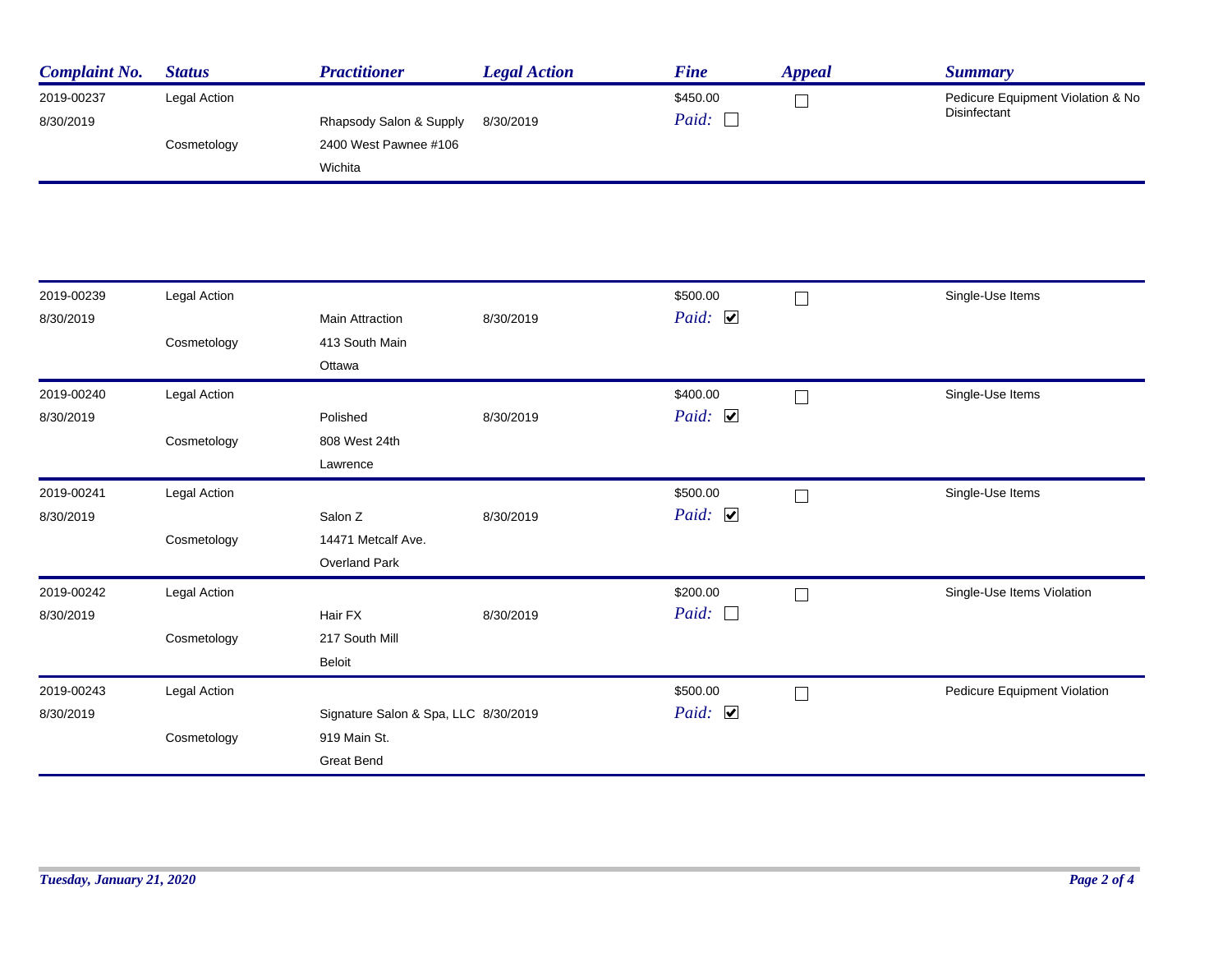| <b>Complaint No.</b>    | <b>Status</b>   | <b>Practitioner</b>                 | <b>Legal Action</b> | <b>Fine</b>              | <b>Appeal</b>     | <b>Summary</b>                                                      |
|-------------------------|-----------------|-------------------------------------|---------------------|--------------------------|-------------------|---------------------------------------------------------------------|
| 2019-00245<br>8/30/2019 | Legal Action    | Another Look Salon and Sp 8/30/2019 |                     | \$500.00<br>Paid: $\Box$ | $\vert \ \ \vert$ | Failed to properly clean and<br>disinfect pedicure equipment.       |
|                         | Cosmetology     | 1902 East Mary St.<br>Garden City   |                     |                          |                   |                                                                     |
| 2019-00246              | Legal Action    |                                     |                     | \$250.00                 | $\vert \ \ \vert$ | Operating on an Expired                                             |
| 8/30/2019               |                 | Byrnk Salon & Color Bar             | 8/30/2019           | Paid: $\Box$             |                   | <b>Establishment License</b>                                        |
|                         | Cosmetology     | 832 Pennsylvania Suite 101          |                     |                          |                   |                                                                     |
|                         |                 | Lawrence                            |                     |                          |                   |                                                                     |
| 2019-00248              | Legal Action    |                                     |                     | \$500.00                 | $\Box$            | Single-Use Items Violation                                          |
| 8/30/2019               |                 | MJ's Barber Shop & Salon            | 8/30/2019           | Paid: $\Box$             |                   |                                                                     |
|                         | Cosmetology     | 1135 College Dr. Suite J            |                     |                          |                   |                                                                     |
|                         |                 | Garden City                         |                     |                          |                   |                                                                     |
| 2019-00250              | Legal Action    |                                     |                     | \$500.00                 | $\Box$            | Single-Use Items Violation                                          |
| 8/30/2019               |                 | Barb's Nail'tique                   | 8/30/2019           | Paid: $\Box$             |                   |                                                                     |
|                         | Nail Technology | 113 North Summit                    |                     |                          |                   |                                                                     |
|                         |                 | Arkansas City                       |                     |                          |                   |                                                                     |
| 2019-00251              | Legal Action    |                                     |                     | \$500.00                 | П                 | Facility Failed to have Proper                                      |
| 8/30/2019               |                 | Designer Nails 2000                 | 8/30/2019           | Paid: $\Box$             |                   | Disinfectant, Failed to Clean &<br>Disinfect the Pedicure Equipment |
|                         | Nail Technology | 4736 South Broadway St.             |                     |                          |                   | and Failed to Dispose of/Re-use of<br>Single-Use Items              |
|                         |                 | Wichita                             |                     |                          |                   |                                                                     |
| 2019-00252              | Legal Action    |                                     |                     | \$250.00                 | $\Box$            | Opearting with an Expired                                           |
| 8/30/2019               |                 | <b>Buffie's Place</b>               | 8/30/2019           | Paid: $\Box$             |                   | <b>Establishment License</b>                                        |
|                         | Nail Technology | 304 West 5th                        |                     |                          |                   |                                                                     |
|                         |                 | Hugoton                             |                     |                          |                   |                                                                     |
| 2019-00253              | Legal Action    |                                     |                     | \$500.00                 | П                 | Single-Use Items Violation                                          |
| 8/30/2019               |                 | Nail Envogue & Spa                  | 8/30/2019           | Paid: $\Box$             |                   |                                                                     |
|                         | Nail Technology | 3691 West 95th St.                  |                     |                          |                   |                                                                     |
|                         |                 | <b>Overland Park</b>                |                     |                          |                   |                                                                     |